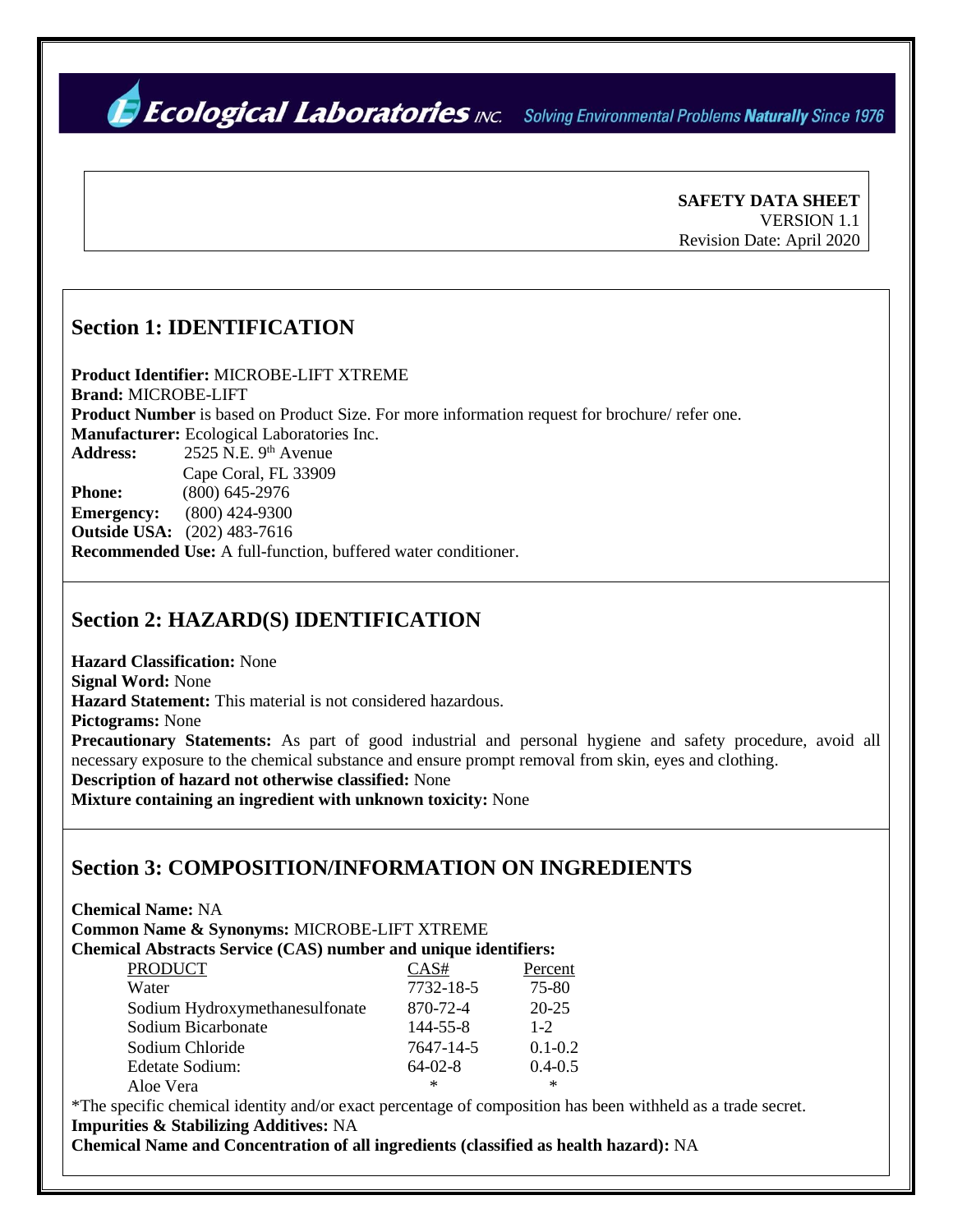# **Section 4: FIRST AID MEASURES**

**Note:** The product has been classified as a non-hazardous substance. **In case of skin contact** This product is not considered to be a contact hazard. **In case of eye contact** Immediately flush eyes with plenty of water for at least 15 minutes, lifting and lowering upper eyelids occasionally. **If inhaled** This product is not considered to be an inhalation hazard. **If swallowed** This product is not considered to be an ingestion hazard **Recommendation for immediate medical care:** Proceed as mentioned above. Remove contaminated clothing and footwear; wash with soap and water if it comes in contact with skin.

## **Section 5: FIRE FIGHTING MEASURES**

**Suitable extinguishing media**  Use extinguishing measures that are appropriate to local circumstances and the environment. **Special hazards arising from the substance or mixture** NA **Advice for firefighters** NA **Further information**  Product not considered to be a Fire Hazard.

## **Section 6: ACCIDENTAL RELEASE MEASURES**

**Personal Precautions, Protective Equipment and Emergency Procedures** 

Floors may become slippery. Use appropriate caution when walking through spills.

**Environmental Precautions**

NA

**Methods and materials for containment and cleaning up**

Small spills may be cleaned up with absorbent paper or cloth towels. Large spills may be washed down with water to nearest drain.

#### **Reference to other sections**

See Section 7 for information on safe handling. See Section 8 for information on PPE.

See Section 13 for disposal information.

## **Section 7: HANDLING & STORAGE**

**Precautions for safe handling** 

Minimize exposure in accordance with good hygiene practice.

#### **Conditions for safe storage, including any incompatibilities**

Keep container upright and tightly closed when not in use. Do not store in direct sunlight. Do not add any other materials to the container. Store at room temperature.

#### **Incompatibilities**

Strong oxidizing agents (e.g. bleach solutions, potassium permanganate); ammonia solutions **Specific end use(s)**

NA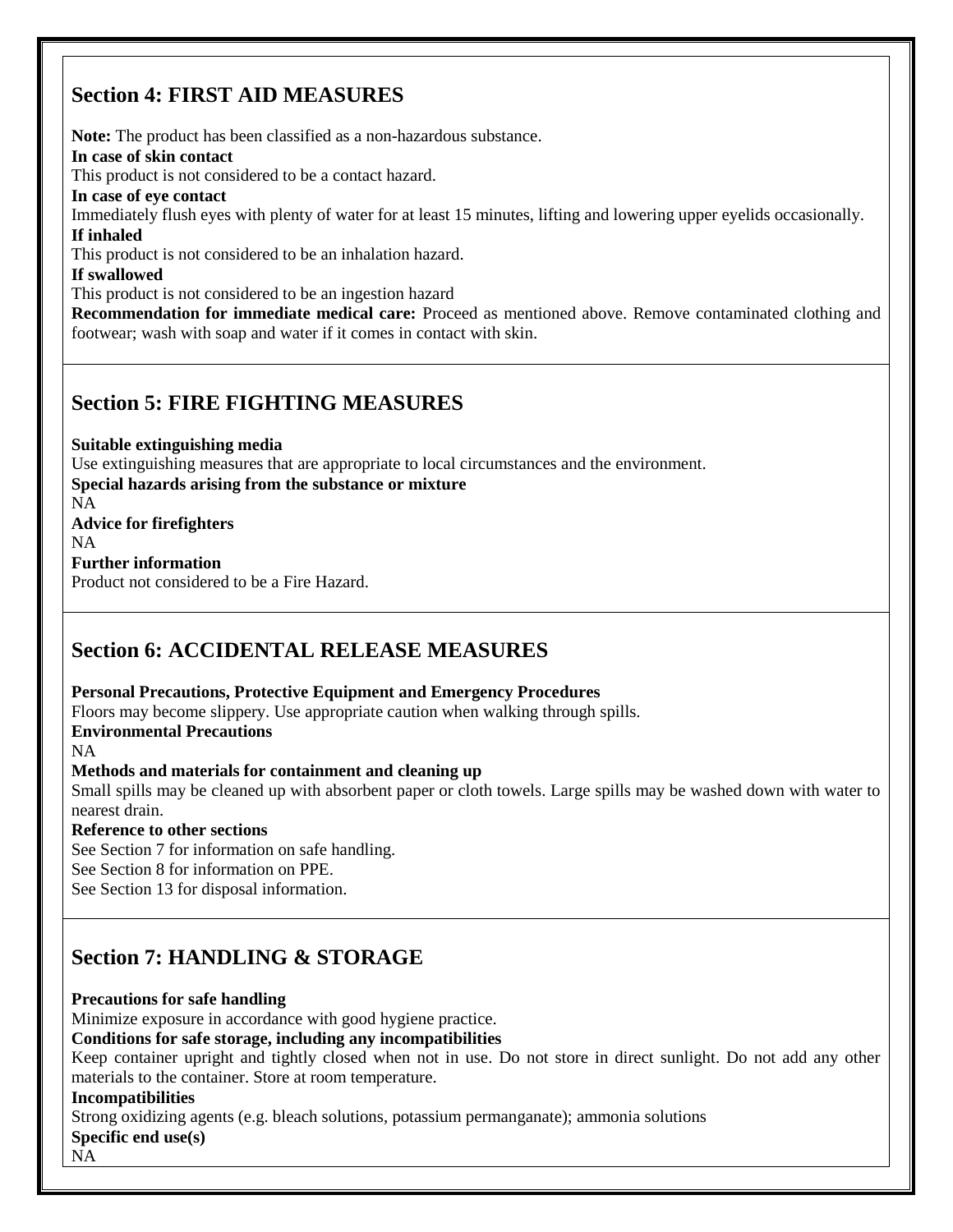# **Section 8: EXPOSURE CONTROLS/PERSONAL PROTECTION**

**Control parameters** None **Components with workplace control parameters** Contains no substance with occupational exposure limit values. **Exposure controls** Material transfer should be done under conditions of local exhaust ventilation to avoid breathing mist. **Permissible Exposure Limit (PELs)** None **Threshold Limit Values (TLVs)** NA **Appropriate engineering controls** Open air/Ventilation **Personal protective equipment** Wash hands before and after using the product. **Eye/face protection** Use chemical safety googles and/or full face shield where splashing of solutions possible. Maintain eye wash fountain in work area. **Skin and Body protection** None required for consumer use. Repeated or prolonged contact: Wear protective gloves and protective clothing. **Respiratory protection** No protective equipment is needed under normal use conditions. If exposure limits are exceeded or irritation is experienced, ventilation and evacuation may be required. **Control of environmental exposure** NA

## **Section 9: PHYSICAL & CHEMICAL PROPERTIES**

**Appearance** Colorless to cloudy, slightly thick liquid **Odor** Mild odor **pH**  $-7.0$ **Melting point/freezing point** NA **Initial Boiling Point**  $100^{\circ}$  C **Flash Point**  NA **Flammability (solid, gas)** None **Vapor Pressure & Density** NA **Water Solubility** 100% **Specific gravity**  1.146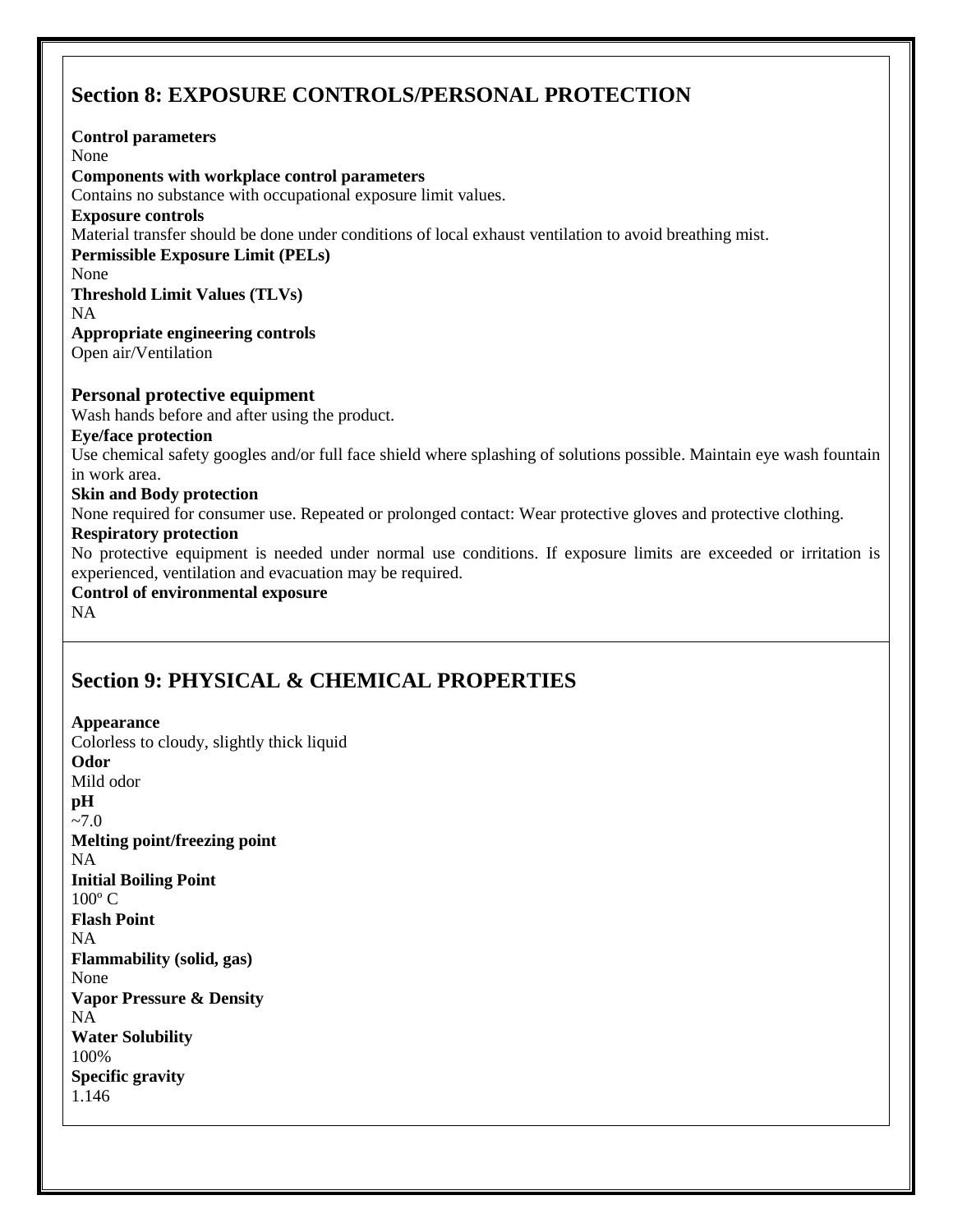## **Section 10: STABILITY AND REACTIVITY**

**Reactivity**

NA **Chemical stability**  Stable under normal conditions. **Possibility of hazardous reactions** NA **Condition to avoid** Freezing **Incompatible materials** Strong acids, ammonia. **Hazardous decomposition products** NA

# **Section 11: TOXICOLOGICAL INFORMATION**

**Acute Toxicity** NA **Chronic Toxicity** NA **Reproductive Toxicity** NA **Additional Information** None

# **Section 12: ECOLOGICAL INFORMATION**

**Toxicity** NA **Persistence and degradability** NA **Bio-accumulative potential** NA **Mobility in soil** NA **Other adverse effects**

This product is believed not to be dangerous to the environment with respect to mobility, persistency and degradability, bio accumulative potential, aquatic toxicity and other data relating to eco toxicity.

## **Section 13: DISPOSAL CONSIDERATIONS**

#### **Waste Treatment Methods**

Whatever cannot be saved for recovery, reuse or recycling should be handled can be washed down into a sanitary sewer. State and local disposal regulations may differ from federal disposal regulations. Container and unused contents are not hazardous. Container may be rinsed with water and recycled as household waste.